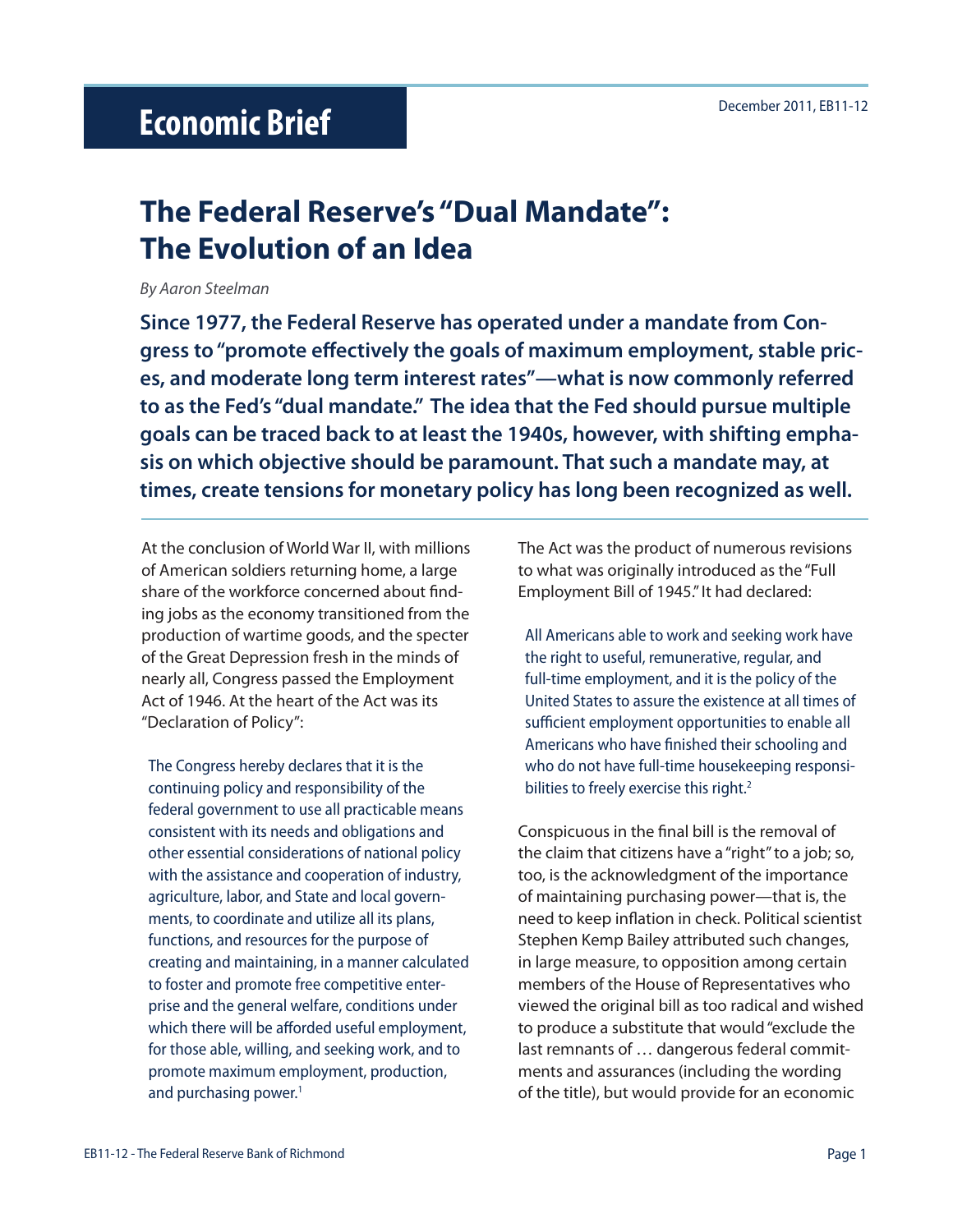planning mechanism of some sort in the Executive and legislative branches, and for a moderate program of public works."3

While most of the people who testified about the original bill were largely supportive of its goals, there were dissenting voices who thought it dangerously neglected the issue of price stability. Among them was Harvard University economist Gottfried Haberler, who stated:

It will be essential to prevent partial, localized unemployment from spreading depression to other fields. This can be done by supporting aggregate expenditure if it is necessary; but it does not follow that unemployment can be eradicated by simply spending more until full employment is reached. Long before that point is reached, inflationary price rises would be produced. If it were possible to shift labor and other resources easily and quickly from excess areas to the points where scarcities exist, we would not need to worry. But experience teaches that such shifts cannot always be made sufficiently fast.<sup>4</sup>

Similarly, economist Walter A. Morton of the University of Wisconsin argued, "One of the defects of this bill, in my opinion, is its failure to prescribe a price policy." He elaborated:

Now I recognize that it is not possible to legislate regarding any particular price, nor regarding any price level, but I do think it is both necessary and desirable to state that it is the policy of the United States to prevent inflation of prices; to maintain a stable level of wholesale prices, and a stable cost of living; provided, however, that such stability shall not preclude a secular downward movement of prices and the cost of living as industrial efficiency increases.<sup>5</sup>

During the 25 years immediately following the passage of the 1946 Act, the American economy generally performed quite well. While there was significant inflation in the last half of the 1940s, annual inflation rates typically ranged from 1 percent to 5 percent during the rest of this period. The labor market also performed quite well, with annual unemployment rates trending around 5 percent. But both inflation

and unemployment began to rise in the early 1970s, bringing about a period of "stagflation." Not surprisingly, worsening economic conditions prompted both the president and Congress to act.

President Ford delivered his famous "Whip Inflation Now" (WIN) speech on October 8, 1974, during which he enumerated 10 proposals. His fourth proposal captured the widespread desire to address both inflation and unemployment simultaneously, albeit in a way that was unlikely to prove efficacious and thus demonstrating the difficulty of the problem:

We need more capital. We cannot "eat up our seed corn." Our free enterprise system depends on orderly capital markets through which the savings of our people become productively used. Today, our capital markets are in total disarray. We must restore their vitality. Prudent monetary restraint is essential.

You and the American people should know, however, that I have personally been assured by the Chairman of the independent Federal Reserve Board that the supply of money and credit will expand sufficiently to meet the needs of our economy and that in no event will a credit crunch occur.<sup>6</sup>

Meanwhile, in early 1975, Congress adopted Resolution 133 instructing the Federal Reserve to, among other things:

maintain long run growth of the monetary and credit aggregates commensurate with the economy's long run potential to increase production, so as to promote effectively the goals of maximum employment, stable prices, and moderate long term interest rates.<sup>7</sup>

In 1977, Congress amended the Federal Reserve Act to incorporate the provisions of Resolution 133, but only after debating more ambitious proposals. In a 1976 hearing on the Employment Act of 1946, Senator Hubert Humphrey commented, "It is my judgment that that law has, from time to time, been conveniently ignored."8 He wanted to adopt legislation that would enumerate more explicit employment goals, and if those goals were not met to have the government provide jobs to achieve the target.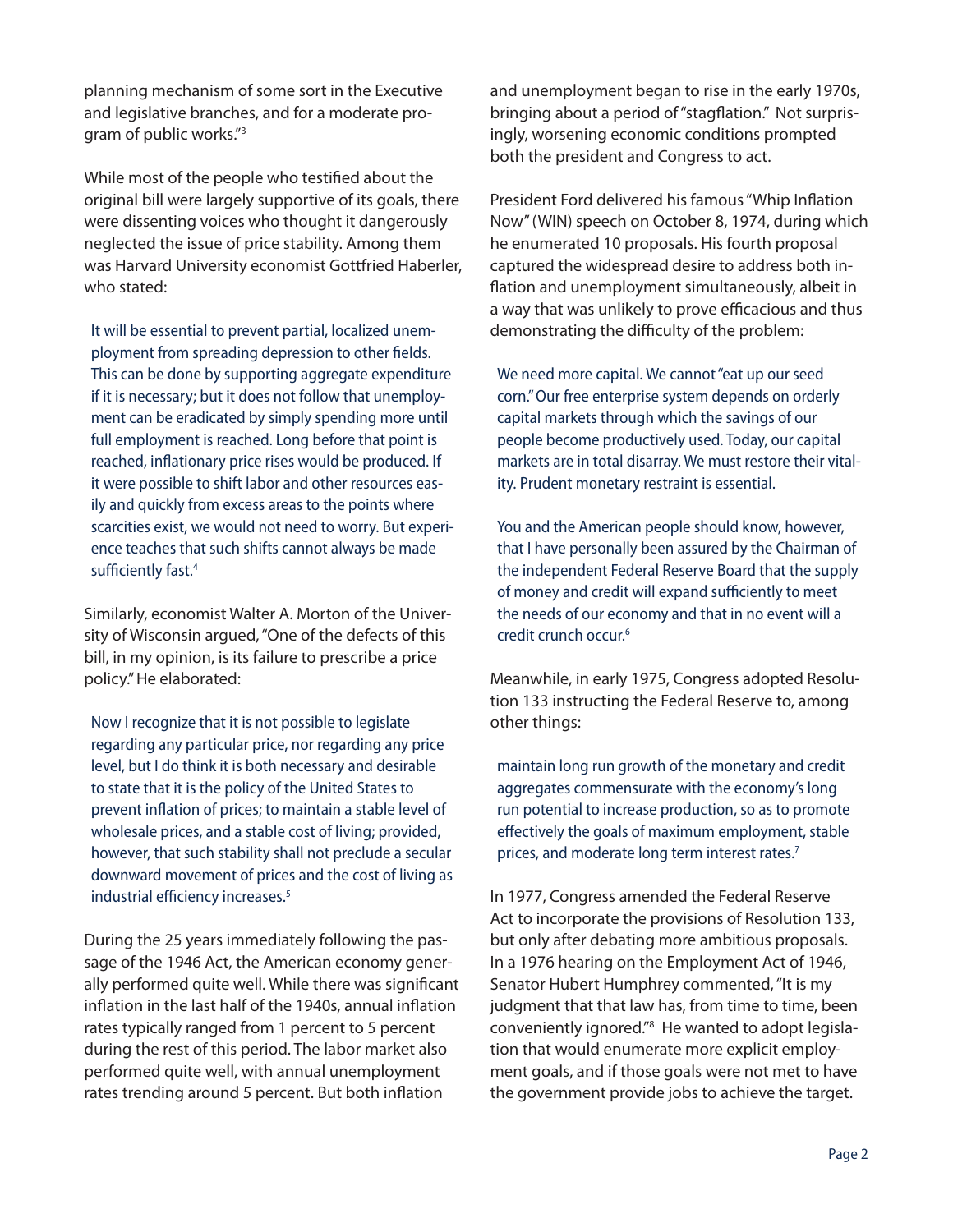Humphrey also wished to give the executive branch a greater role in the execution of monetary policy. The president would submit his recommendations for monetary policy, and the Federal Reserve Board of Governors would have to respond within 15 days to explain any proposed deviation. Neither proposal passed, but Humphrey and his colleague in the House, Augustus Hawkins, continued to push for similar legislation. Humphrey died in January 1978, but later that year, the "Full Employment and Balanced Growth Act," better known as the Humphrey-Hawkins Act, was signed into law by President Carter.9

The Humphrey-Hawkins Act contained numerous objectives, some of them relatively vague and perhaps contradictory, but with respect to unemployment and inflation, the objectives were clear. Within five years, unemployment should not exceed 4 percent for people 16 years or older, and inflation should be reduced to 3 percent or less, provided that its reduction would not interfere with the employment goal. And by 1988, the inflation rate should be zero, again provided that pursuing this goal would not interfere with the employment goal.<sup>10</sup> Of course, the legislation was not binding in any real sense. Congress could not simply mandate such unemployment and inflation rates; it could set them only as targets. Still, Congress demonstrated, and made more explicit, the idea that the Federal Reserve should work to achieve both employment and inflation goals.

Not long after the Federal Reserve Act was amended and the Humphrey-Hawkins Act was passed, the Federal Reserve came under scrutiny for ignoring one side of its "dual mandate."<sup>11</sup> Under the leadership of Chairman Paul Volcker, the Federal Reserve pursued an aggressive set of policies designed to reduce inflation. While those policies did bring inflation down from more than 13 percent in 1980 to roughly 3 percent in 1983, unemployment rose sharply during that period, from roughly 7 percent to more than 10 percent, the highest in the postwar period up to that point. Volcker defended the Fed's actions in 1981 testimony to the Senate Committee on Banking, Housing, and Urban Affairs:

I am wholly convinced—and I think I can speak for the whole Board and whole Open Market Committee that recognizing that that objective for unemployment [4 percent] cannot be reached in the short run—the kinds of policies we are following offer the best prospect of returning the economy in time to a course where we can combine as full employment as we can get with price stability.

I bring in price stability because we will not be successful, in my opinion, in pursuing a full employment policy unless we take care of the inflation side of the equation while we are doing it. I think that philosophy is actually embodied in the Humphrey-Hawkins Act itself. I don't think that we have the choice in current circumstances—the old tradeoff analysis—of buying full employment with a little more inflation.

We found out that doesn't work, and we are in an economic situation in which we can't achieve either of those objectives immediately. We have to work toward both of them; we have to deal with inflation. And the Federal Reserve has particular responsibilities in that connection.12

Volcker's explanation did not satisfy many members of Congress, who charged the Federal Reserve with ignoring the employment aspect of its dual mandate. In a 1982 hearing before the House Committee on Banking, Finance, and Urban Affairs, Chairman Fernand St. Germain asked Volcker: "And in order to bring inflation down even further in 1982, how many American citizens are going to have to look forward to sacrificing in the form of unemployment?" He went on to argue that "the question, I think, in the minds of most American people today—it seems to be more important to the American people now than the rate of inflation—and that is unemployment."<sup>13</sup>

Similarly, Volcker faced sharp questioning from Rep. Mary Rose Oakar. "I mean I have to lay it on the line, I do not think you are concerned," she stated. "Here you are mandated by the Humphrey-Hawkins Act, which has as its major goal full employment for the country, and you come to this committee and you say you mentally discount unemployment."14 (This was not quite an accurate representation of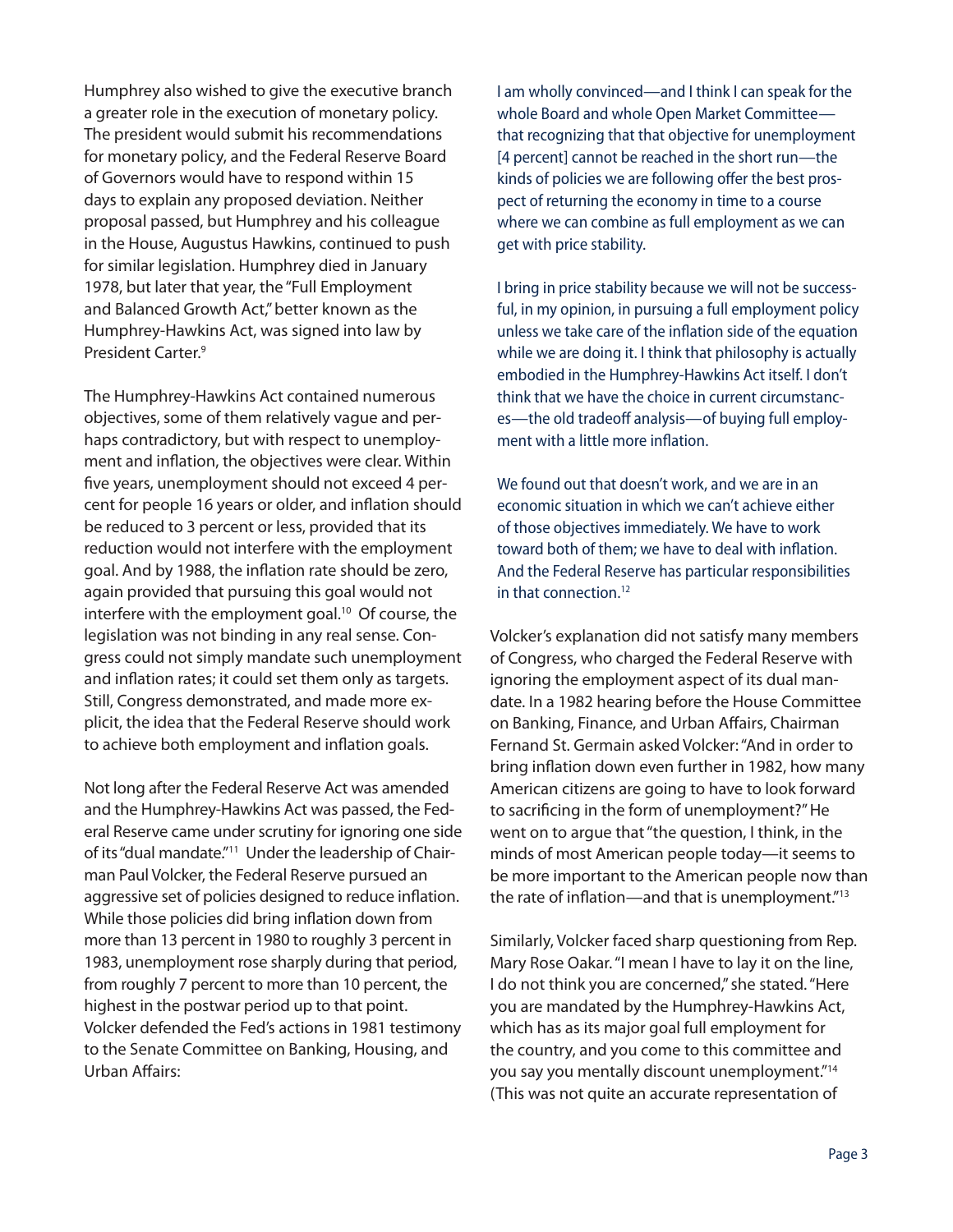Volcker's views. He had originally made a statement attempting to address the effects of the increase in unemployment on growing budget deficits, stating, "When I look at that deficit, I mentally discount the part that is due to the rise in the unemployment rate and the recession." His argument was that fiscal imbalances were likely to persist even if the economy recovered; he did not dismiss the importance of unemployment generally.)

Eventually, the Fed's policies of steadfastly pursuing price stability did contribute to a favorable macroeconomic environment, with the economy growing and unemployment dropping sharply during the mid- to late-1980s. (Inflation remained relatively tame during this period as well, ranging from roughly 2 percent to 5 percent annually, with most years seeing an increase in prices of 3 percent to 4 percent.) As a result of this apparent success, talk of the Fed's responsibility to pursue its dual mandate largely dropped from public discourse until the mid-1990s, when some members of the Federal Open Market Committee (FOMC) called for the Fed to adopt an explicit inflation target. While this policy had been adopted—in writing if not always in practice—by a number of countries, there was skepticism among other members of the FOMC. Their discomfort with the proposal was due, at least in part, to the belief that an explicit inflation target would not give the Fed sufficient discretion to pursue its mandate of achieving maximum employment, or maximum *sustainable* employment, as some people had begun to refer to the Fed's charge.

In particular, Vice Chairman Alan Blinder was opposed to such a change in Fed policy. At the January 31–February 1, 1995 meeting of the FOMC, he stated:

As usual, let me defend the status quo. We have a dual objective in the Federal Reserve Act now. I think it works very well. I think the case that it is broken and needs fixing is extremely thin.… There is no existing evidence—and I can't say this too strongly—that having such targets leads to a superior trade-off. None at all. It is not one of those cases in which the evidence is equivocal. There is nothing that can be cited.<sup>15</sup>

While the idea that the Federal Reserve should pursue a "dual objective"—"dual mandate," as Blinder and many in the media soon began to call it—had been around for decades, the term itself did not emerge in common parlance until 1995. Since then, its usage has become widespread among policymakers and journalists. However, it was not until recently that the FOMC addressed employment explicitly in its policy statement. Instead, the FOMC preferred to mention sustainable economic growth and price stability. As Daniel L. Thornton of the Federal Reserve Bank of St. Louis has written:

… until the September 21, 2010, meeting, there was no reference to the objective of maximum employment elsewhere in the policy directive or in the FOMC's statement. The September statement read, "Measures of underlying inflation are currently at levels somewhat below those the Committee judges most consistent, over the longer run, with its mandate to promote *maximum employment* and price stability" [italics added]. Reference to the objective of maximum employment was more prominent in both the November 2–3, 2010, policy directive and the FOMC's policy statement. Both included the statement, "Consistent with its statutory mandate, the Committee seeks to foster maximum employment and price stability. Currently, the unemployment rate is elevated, and measures of underlying inflation are somewhat low, relative to levels that the Committee judges to be consistent, over the longer run, with its dual mandate.16

The FOMC has continued to mention its statutory requirement to seek maximum employment and price stability in subsequent statements. Why the recent acknowledgment of the dual mandate in public statements? Any answer to that question is speculative. As Thornton notes:

It is not clear whether the direct reference to the objective of maximum sustainable employment reflects a change in the FOMC's belief regarding the extent to which its actions can affect employment or merely reflects a desire to explicitly recognize its mandate, perhaps motivated by the fact that the unemployment rate remains unacceptably high. In this regard, it is interesting to note that the unemployment rate was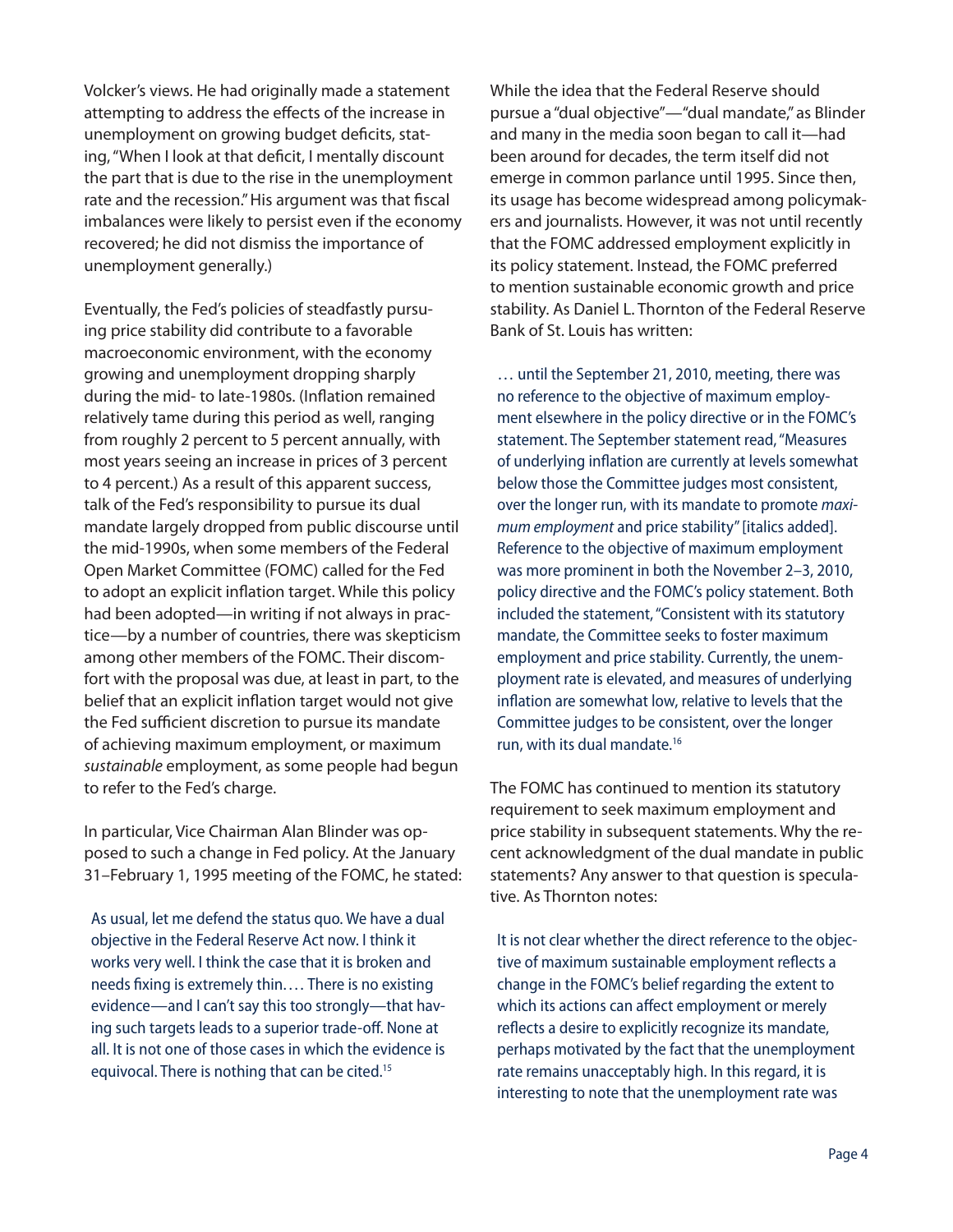## 8 percent or higher from November 1981 to January 1984 without a significant change in the wording of the FOMC's policy directive.

During its nearly 100-year history, the Federal Reserve has evolved considerably regarding both the scope of its duties and the actions it has taken to meet them. Prominent during most of its existence, though, has been the idea that it is responsible for both securing the value of the nation's currency as well as promoting employment. At times, public sentiment has seemed to favor one objective over the other, and currently most Americans, understandably, seem more concerned about the high rate of unemployment than inflation. To be sure, unemployment is a significant problem—one that affects millions of struggling American families—and the Fed must continue to be mindful of unemployment when making policy. Toward that end, many economists have argued that, in the long run, the most effective means by which the Fed can help people get back to work is to ensure that prices remain stable, so that businesses can make rational, foresighted decisions that would produce economic growth and a healthier labor market. This remains a topic of much discussion and debate among economists and policymakers. In that regard, the "dual mandate" is far from a historical matter, though why the Fed was given that charge and how it has responded to it in the past perhaps will shed light on proposals to address current macroeconomic problems.

Aaron Steelman is director of publications in the Research Department at the Federal Reserve Bank of Richmond.

## **Endnotes**

- 1 Quoted in Stephen Kemp Bailey, *Congress Makes a Law: The Story Behind the Employment Act of 1946*, New York: Columbia University Press, 1950, p. 228.
- 2 Quoted in Bailey, p. 243.
- 3 Bailey, p. 165.
- 4 Letter from Gottfried Haberler to Senator Robert F. Wagner, chairman of the Banking and Currency Committee, May 18, 1945.
- <sup>5</sup> Letter from Walter A. Morton to Senator Robert F. Wagner, chairman of the Banking and Currency Committee, May 7, 1945.
- 6 "Whip Inflation Now," Address by President Gerald R. Ford to the U.S. Congress, October 8, 1974.
- 7 Quoted in Allan H. Meltzer, *A History of the Federal Reserve: Volume 2, Book 2, 1970–1986*, Chicago: University of Chicago Press, 2009, p. 986.
- <sup>8</sup> Quoted in Meltzer, p. 987.
- 9 In a 1986 paper, G.J. Santoni, then of the Federal Reserve Bank of St. Louis, argued that the more ambitious measures of the Humphrey-Hawkins Act were stripped away, as they were from the 1945 bill that became the Employment Act of 1946. He wrote: "The Humphrey-Hawkins Bill of 1976 attempted to revive the main provisions of the 1945 bill. Congress, however, had become no more sympathetic in the intervening 30 years. As in 1946, they extracted the legislation's teeth before approving it and created an 'unworkable monster' by loading the bill with an agglomeration of conflicting policy statements." See G.J. Santoni, "The Employment Act of 1946: Some History Notes," Federal Reserve Bank of St. Louis *Review*, November 1986, p. 15.
- 10 "Full Employment and Balanced Growth Act of 1978," Public Law 95-523, October 27, 1978, pp. 8–9.
- <sup>11</sup> Although the 1977 amendment to the Federal Reserve Act instructed the Fed to pursue three goals—maximum employment, stable prices, and moderate long-term interest rates—the third goal is rarely discussed. In a 2007 speech, former Federal Reserve Governor Frederic S. Mishkin succinctly described the reason for its omission: "Because long-term interest rates can remain low only in a stable macroeconomic environment, these goals are often referred to as the *dual mandate*; that is, the Federal Reserve seeks to promote the coequal objectives of maximum employment and price stability." See Frederic S. Mishkin, "Monetary Policy and the Dual Mandate," address at Bridgewater College, Bridgewater, Va., April 10, 2007.
- <sup>12</sup> Federal Reserve Chairman Paul Volcker, "Federal Reserve's First Monetary Policy Report for 1981," Hearings before the U.S. Senate Committee on Banking, Housing, and Urban Affairs, February 25 and March 4, 1981, U.S. Government Printing Office, p. 28.
- <sup>13</sup> Rep. Fernand St. Germain, "Conduct of Monetary Policy," Hearings before the U.S. House of Representatives Committee on Banking, Finance, and Urban Affairs, February 10 and March 30, 1982, U.S. Government Printing Office, p. 53.